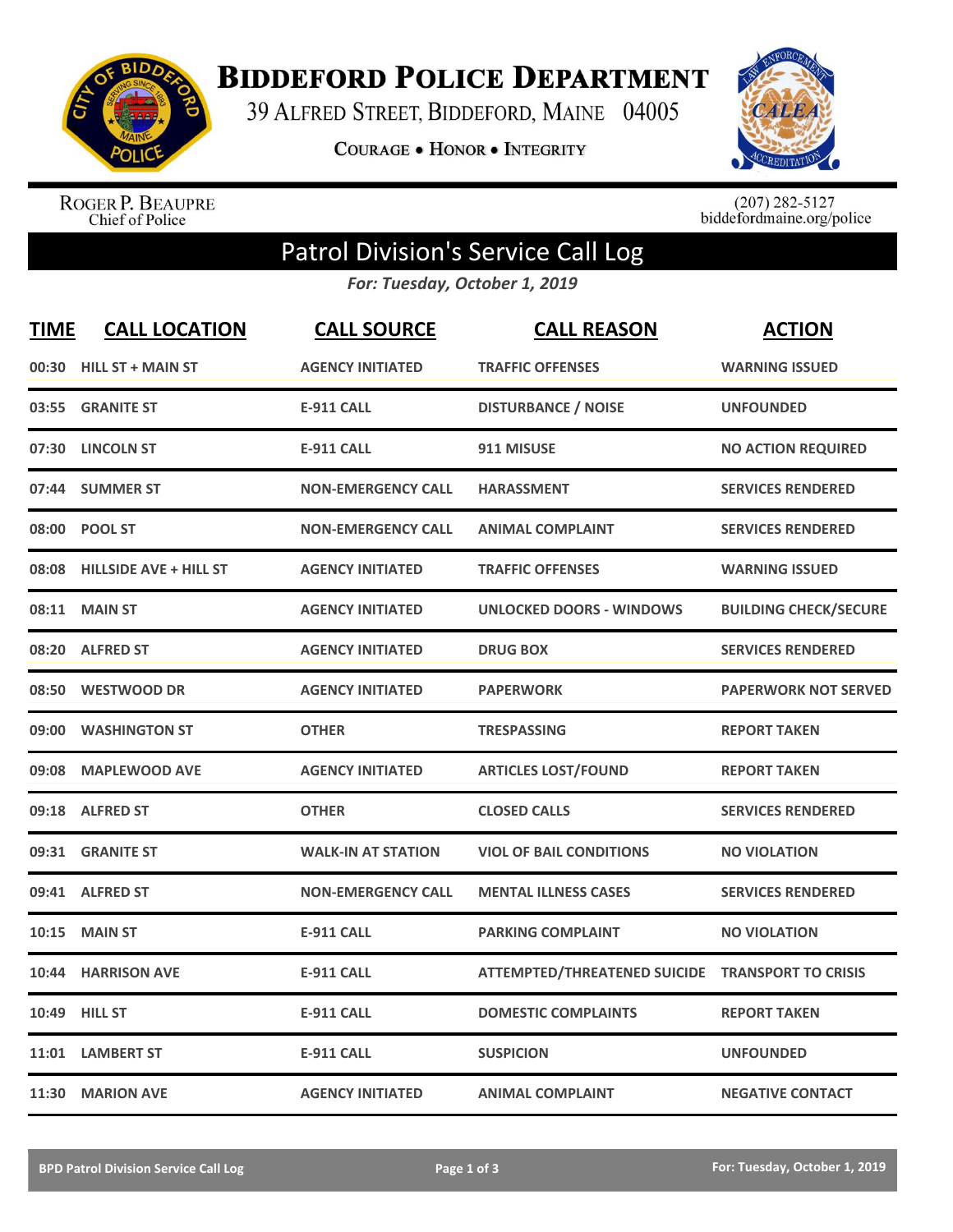| <b>TIME</b> | <b>CALL LOCATION</b>                       | <b>CALL SOURCE</b>        | <b>CALL REASON</b>                                                  | <b>ACTION</b>             |
|-------------|--------------------------------------------|---------------------------|---------------------------------------------------------------------|---------------------------|
|             | 12:22 ST MARYS ST                          | <b>E-911 CALL</b>         | <b>DISTURBANCE / NOISE</b>                                          | <b>SERVICES RENDERED</b>  |
|             | 12:23 GUINEA RD                            | <b>AGENCY INITIATED</b>   | <b>TRAFFIC OFFENSES</b>                                             | <b>WARNING ISSUED</b>     |
|             | 12:41 ALFRED ST                            | <b>E-911 CALL</b>         | 911 MISUSE                                                          | <b>SERVICES RENDERED</b>  |
|             | 12:49 WESTWOOD DR                          | <b>NON-EMERGENCY CALL</b> | <b>PAPERWORK</b>                                                    | <b>PAPERWORK SERVED</b>   |
|             | <b>12:55 MAIN ST</b>                       | <b>NON-EMERGENCY CALL</b> | <b>ASSIST PD AGENCY</b>                                             | <b>NO ACTION REQUIRED</b> |
|             | 13:07 ALFRED ST + EDWARDS AVE              | <b>NON-EMERGENCY CALL</b> | <b>TRAFFIC SIGNALS</b>                                              | <b>SERVICES RENDERED</b>  |
|             | 13:14 LESTER B ORCUTT BLVD                 | <b>NON-EMERGENCY CALL</b> | <b>CHECK WELFARE</b>                                                | <b>SERVICES RENDERED</b>  |
|             | 13:28 POOL ST                              | <b>AGENCY INITIATED</b>   | <b>ANIMAL COMPLAINT</b>                                             | <b>SERVICES RENDERED</b>  |
| 14:01       | <b>GRAHAM ST</b>                           | <b>NON-EMERGENCY CALL</b> | <b>DISTURBANCE / NOISE</b>                                          | <b>NO VIOLATION</b>       |
|             | 14:18 ACORN ST                             | <b>AGENCY INITIATED</b>   | <b>ANIMAL COMPLAINT</b>                                             | <b>WARNING ISSUED</b>     |
|             | 14:48 TIGER WAY                            | <b>AGENCY INITIATED</b>   | <b>ALL OTHER</b>                                                    | <b>SERVICES RENDERED</b>  |
| 15:28       | <b>BRISTOL ST</b>                          | <b>NON-EMERGENCY CALL</b> | <b>CIVIL COMPLAINT</b>                                              | <b>SERVICES RENDERED</b>  |
|             | 15:33 POOL ST                              | <b>WALK-IN AT STATION</b> | <b>TRESPASSING</b>                                                  | <b>FIELD INTERVIEW</b>    |
|             | 15:54 ST MARYS ST                          | <b>NON-EMERGENCY CALL</b> | <b>VIOL PROTECTION FROM ABUSE</b>                                   | <b>REPORT TAKEN</b>       |
| 16:03       | <b>DIGITAL DR + ELM ST</b>                 | <b>AGENCY INITIATED</b>   | <b>TRAFFIC OFFENSES</b>                                             | <b>WARNING ISSUED</b>     |
|             | 16:13 TIGER WAY                            | <b>AGENCY INITIATED</b>   | <b>HARASSMENT</b>                                                   | <b>FIELD INTERVIEW</b>    |
|             | 16:18 PROSPECT ST                          | <b>AGENCY INITIATED</b>   | <b>TRAFFIC OFFENSES</b>                                             | <b>CITATION ISSUED</b>    |
|             | <b>CHARGE: FAILURE TO REGISTER VEHICLE</b> |                           | OFFENDER: LISA MARIE GALLANT  AGE: 50  RESIDENT OF: BIDDEFORD, ME   |                           |
|             | 16:35 MAPLEWOOD AVE                        | <b>AGENCY INITIATED</b>   | ATTEMPTED/THREATENED SUICIDE REPORT TAKEN                           |                           |
|             | 16:43 WASHINGTON ST                        | <b>E-911 CALL</b>         | <b>JUVENILE OFFENSES</b>                                            | <b>SERVICES RENDERED</b>  |
| 16:49       | <b>BOULDER WAY</b>                         | <b>NON-EMERGENCY CALL</b> | <b>SHOPLIFTING</b>                                                  | <b>ARREST(S) MADE</b>     |
|             | <b>CHARGE: THEFT BY DECEPTION</b>          |                           | OFFENDER: CHRISTINA DAISY HILL  AGE: 38  RESIDENT OF: BIDDEFORD, ME |                           |
|             | 16:59 LINCOLN ST                           | <b>E-911 CALL</b>         | 911 MISUSE                                                          | <b>NO ACTION REQUIRED</b> |
|             | 17:03 MAY ST                               | <b>NON-EMERGENCY CALL</b> | <b>CHECK WELFARE</b>                                                | <b>REPORT TAKEN</b>       |
|             | 17:13 SUMMER ST + MT VERNON ST             | <b>NON-EMERGENCY CALL</b> | <b>DRUG</b>                                                         | <b>SERVICES RENDERED</b>  |
|             | 17:54 ELM ST                               | <b>E-911 CALL</b>         | <b>DISTURBANCE / NOISE</b>                                          | <b>VSAC ISSUED</b>        |